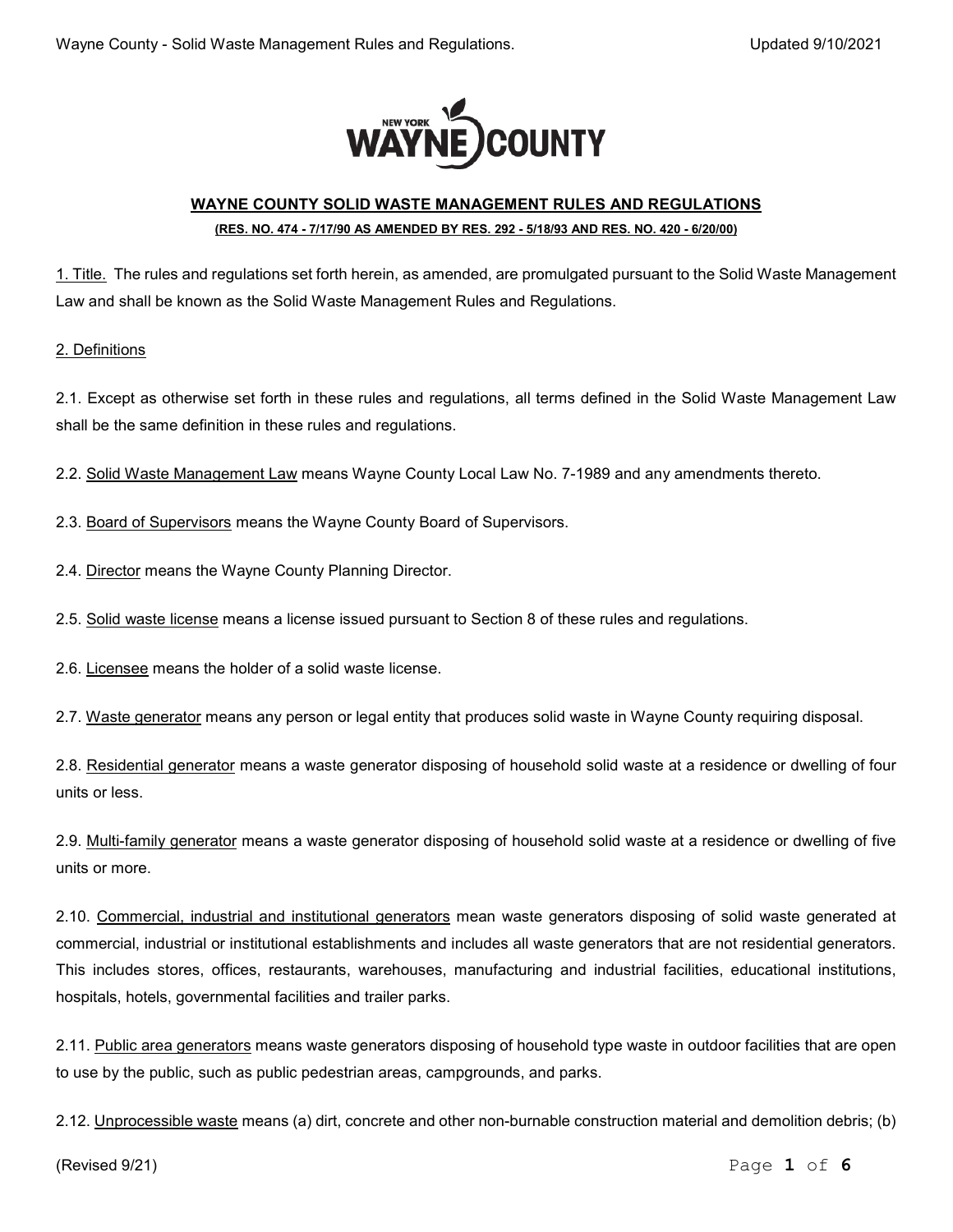refrigerators, washing machines and similar "white goods"; (c) large items of machinery and equipment, such as motor vehicles and major components thereof (e.g. transmissions, rear ends, springs and fenders), agricultural equipment, trailers and marine vessels, or any other items of waste exceeding six feet in any one of its dimensions; and (d) liquid waste, large concentrations of plastics other than PET and HPDE containers, explosives, oil, sludge, highly inflammable substances, tires, ashes, contained gaseous materials, incinerator residue, and offal.

#### 3. Administration

3.1. The authority and responsibility for administering the Solid Waste Management Law and the rules and regulations promulgated thereunder is delegated to the Director, who shall perform such delegated administrative functions, powers and duties under the supervision of and on behalf of the Board of Supervisors.

3.2. The Director shall, in accordance with the Solid Waste Management Law and these rules and regulations, and in addition to any other duties or powers set forth in these rules and regulations:

- 3.2.1. Receive and review applications for solid waste licenses and approve or deny issuance of licenses;
- 3.2.2. Collect fees and charges established by these rules and regulations;
- 3.2.3. Promulgate such forms as are necessary or advisable under the Solid Waste Management Law or these rules and regulations;
- 3.2.4. Receive, maintain and compile records required to be submitted by licensees;
- 3.2.5. Grant exemptions from compliance with all or part of the requirements of Sections 4 or 5 of these rules and regulations, in accordance with Section 7 hereof.
- 3.2.6. Administer these rules and regulations
- 3.2.7. Execute and administer all resolutions and orders of the Board of Supervisors promulgated under the Solid Waste Management Law;
- 3.2.8. Perform such other duties as may be prescribed in these rules and regulations or as may be directed by the Board of Supervisors.

3.3. The Director shall file a written report with the Board of Supervisors on a quarterly basis detailing operations, accomplishments, and other program activities rising out of the administration of the Solid Waste Management Rules and Regulations.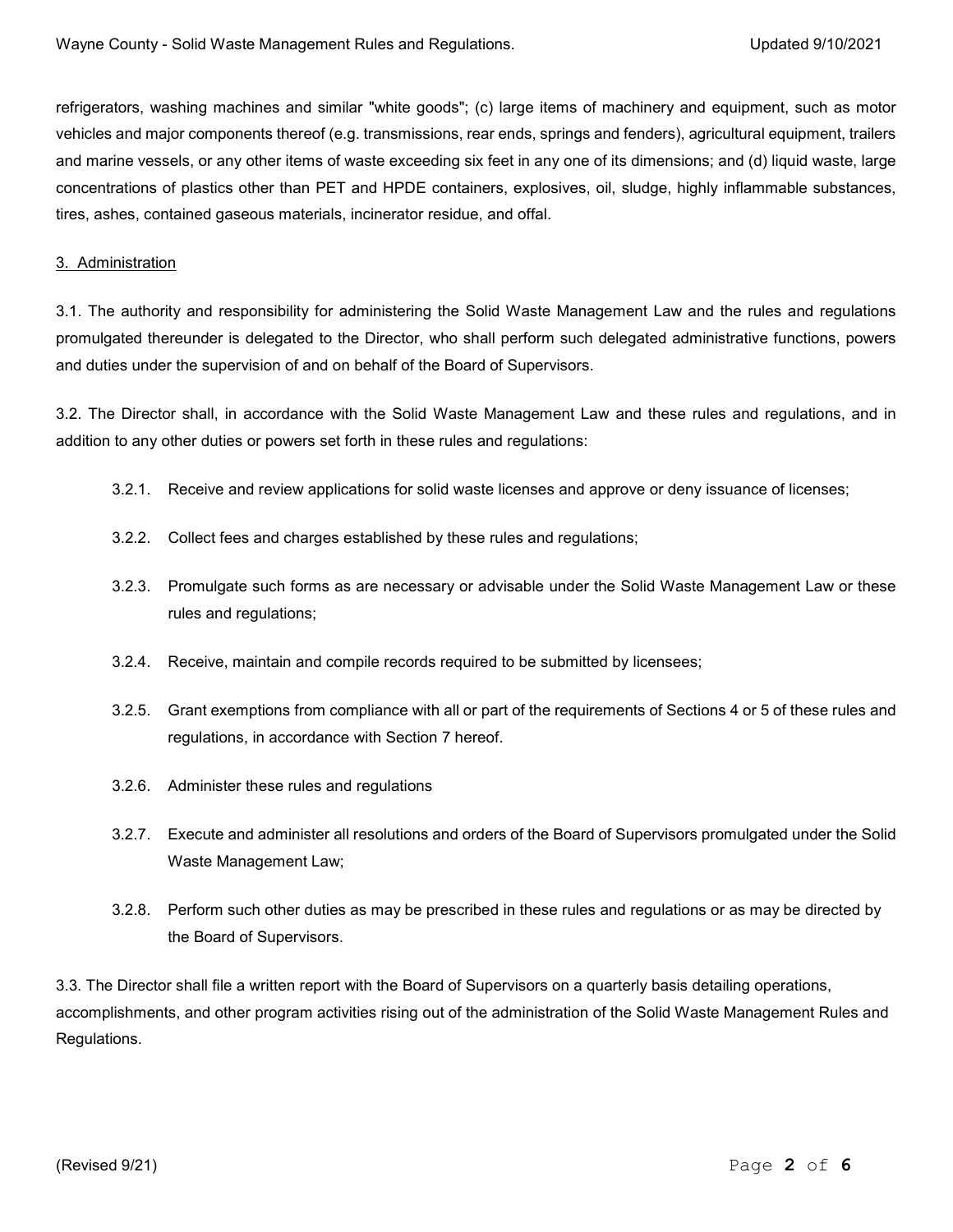## 4. Designated Recyclable Materials

4.1. The following materials are designated recyclable materials for residential generators and multi-family generators:

- A. newsprint, including inserts
- B. clear, amber and green glass food and beverage containers
- C. aluminum, ferrous, and bimetal cans
- D. Plastic containers #1 #7 inclusive
- E. corrugated cardboard
- F. junk mail, including magazines and glossy inserts

4.2. The following materials are designated recyclable materials for commercial, industrial and institutional generators:

- A. newsprint, including inserts
- B. clear, amber and green glass food and beverage containers
- C. aluminum, ferrous and bimetal cans
- D. aluminum food cans, foil and foil pans
- E. Plastic containers #1-#7 inclusive
- F. corrugated cardboard
- G. fine office paper
- H. junk mail, including magazines and glossy inserts"
- 4.3. The following materials are designated recyclable materials for public area generators:
	- A. clear and amber glass food and beverage containers
	- B. aluminum, ferrous and bimetal cans
	- C. PET (No. 1) plastic
	- D. HDPE (No. 2) plastic

4.4. The Director may issue a notice suspending the inclusion of a material on the list of designated recyclable materials for no more than ninety (90) days whenever the Director reasonably determines that no economic markets, as defined in Section 120-aa of the General Municipal Law exist for the recyclable material.

4.5. A material may be removed from the list of designated recyclable materials only by resolution of the Board of Supervisors.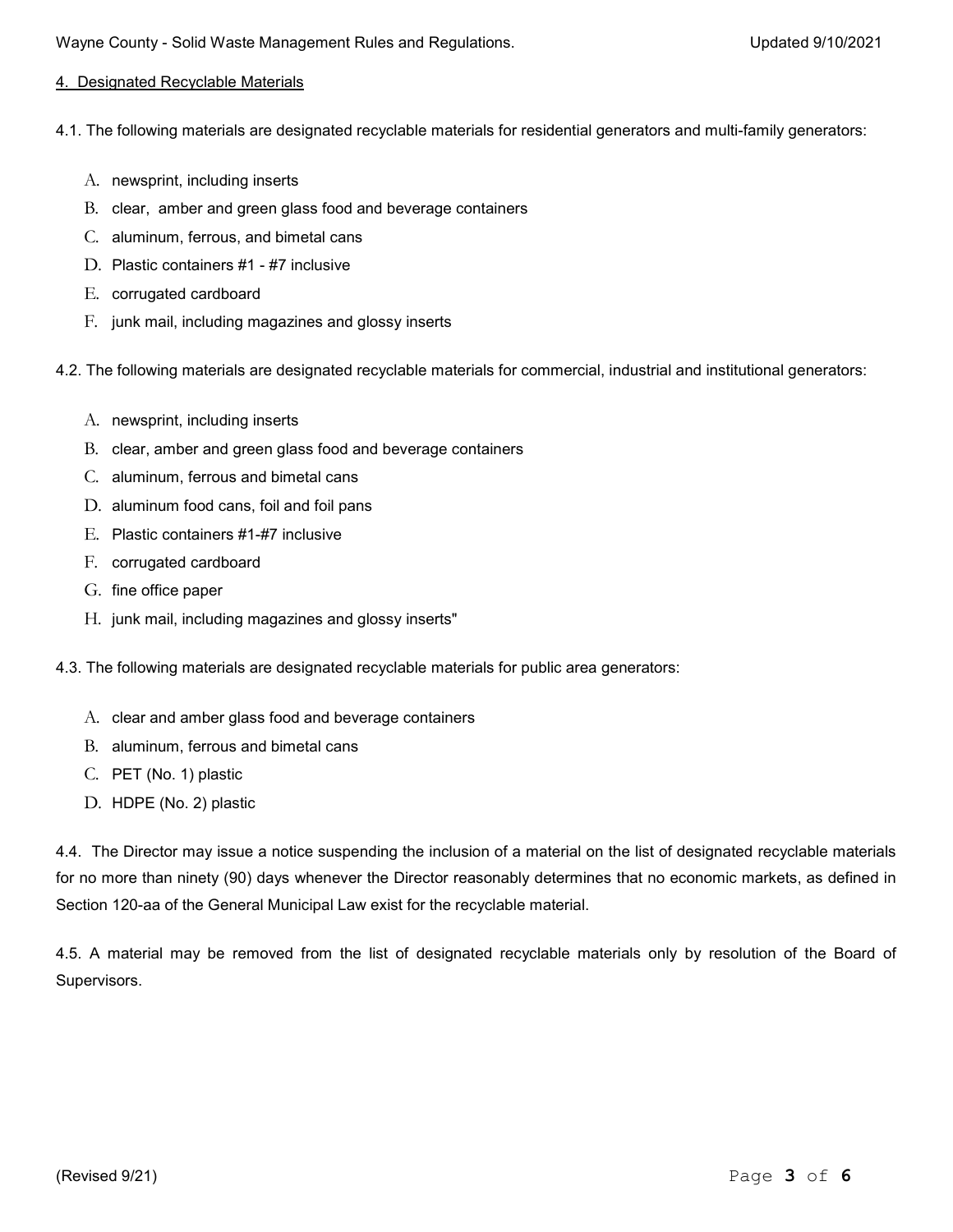5. Source Separation.

5.1. Prior to initial collection, transport or disposal, all designated recyclable materials shall be source separated from other solid waste by the waste generator.

5.2. Residential generators shall use a licensee Waste Hauler's recycling curbside collection program or dispose of the designated recyclable materials at a solid waste volume reduction program.

5.3. Residential generators using a licensee Waste Hauler's recycling curbside collection programs shall separate, prepare and set out for collection all designated recyclable materials in accordance with procedures prescribed by the Director.

5.4. Commercial, industrial and institutional generators shall arrange for source separated designated recyclable materials to be delivered to a facility or handled through a solid waste volume reduction program.

5.5. Haulers of designated recyclable materials may prescribe additional requirements for separation and preparation of designated recyclable materials that are not inconsistent with the requirements prescribed by the Director.

5.6. Any persons who provides containers for waste disposal for visitors or members of the general public (e.g., campgrounds, parks, pedestrian areas) shall:

- 5.6.1. Provide separate containers of designated recyclable materials.
- 5.6.2. Label all disposal and recycling containers.
- 5.6.3. Post recycling rules conspicuously.
- 5.6.4. Provide for the collection and removal of the designated recyclable materials in accordance with these rules and regulations.
- 5.6.5. Comply with any other directive of the Director regarding the source separation and collection of designated recyclable materials from visitor and or public areas.

## 6. Collection and Disposal of Designated Recyclable Materials.

6.1. Any person who collects designated recyclable materials generated or originated in the County that have been source separated in accordance with these rules and regulations must deliver them to a solid waste volume reduction program for the appropriate type of recyclable materials.

6.2. Designated recyclable materials shall not be co-mingled with other solid waste during collection, transportation, or storage following collection. The Director may order such exceptions as the Director reasonably determines to be in the public interest.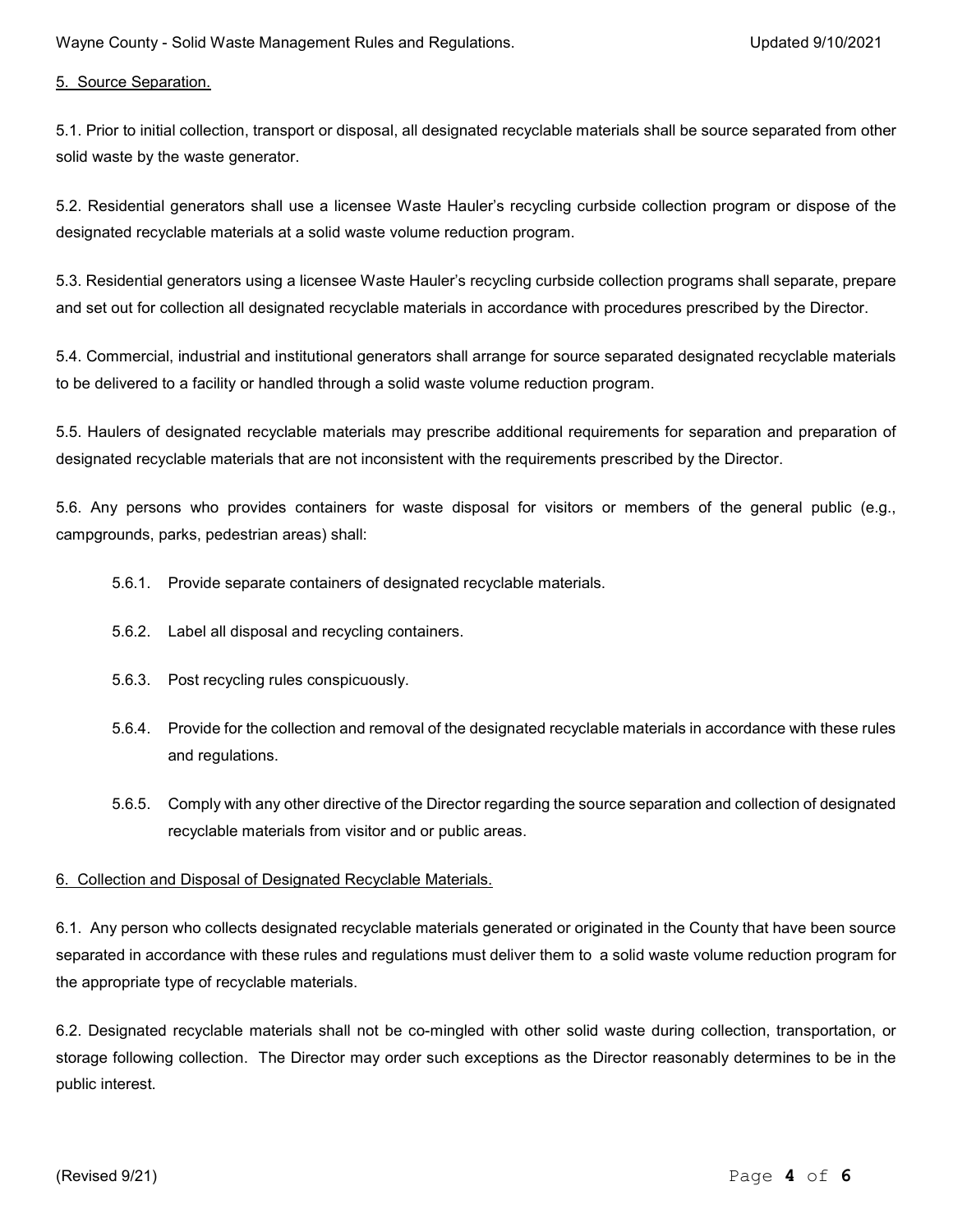6.3. Designated recyclable materials that have been source separated by residential generators and are set out for curbside collection become the property of the licensee Waste Hauler.

# 7. Exemptions

7.1. Any individual may apply to the Director for an exemption from the requirements of Sections 4 and 5 of these rules and regulations by filing with the Director a Request for Exemption, on a form provided by the Director.

7.2. Exemptions may be granted upon a showing of inability to comply with the requirements of Sections 4 or 5 hereunder, in whole or in part, due to physical handicap, medical disability, or other physical condition of the individual and upon a showing that no other individual in the household is able to comply with the requirements. The Director shall grant or deny requests for exemptions in writing to the applicant within thirty (30) days of receipt of the request.

## 8. Solid Waste Licenses.

8.1. Except as provided in Section 8.2, no person may engage in the business of collecting, transporting, or handling solid waste generated or originated within the County without a solid waste license issued by the Director, provided that only persons who collect, transport or handle solid waste for compensation shall be required to obtain a solid waste license.

8.2. The following persons are not required to obtain a solid waste license:

- 8.2.1. Persons engaged solely in recycling or a solid waste volume reduction program; (see Section VI (B) of Local Law revisions above.)
- 8.2.2. Persons engaged solely in the collection, transportation or handling of unprocessible waste;
- 8.2.3. Persons who collect, transport or handle solid waste incidentally to providing a service not involving the collection, transportation or handling of solid waste;
- 8.2.4. An individual who collects, transports or handles solid waste solely as an employee of a licensee.
- 8.3. An applicant for a solid waste license shall submit to the Director:
	- 8.3.1. A properly completed and signed application on the form prescribed by the Director;
	- 8.3.2. A list of all vehicles to be used by the applicant in the County in the collection, transportation and handling of solid waste, including vehicle identification numbers;
	- 8.3.3. A list of all routes served by the applicant, provided, however, that if portions of a route extend beyond Wayne County's boundaries, only that portion of the route located in Wayne County need be listed;
	- 8.3.4 The required license fee.

8.4. Within ten (10) days of receipt of a license application complying with the requirements of Section 8.3, the Director shall either issue a license or inform the applicant in writing that the license has been denied, with an explanation for the denial. Notification of denial of the license shall be sent to the applicant by certified mail.

8.5 Upon issuance of a license, the Director shall provide to the licensee a sticker for each vehicle to be used in the County